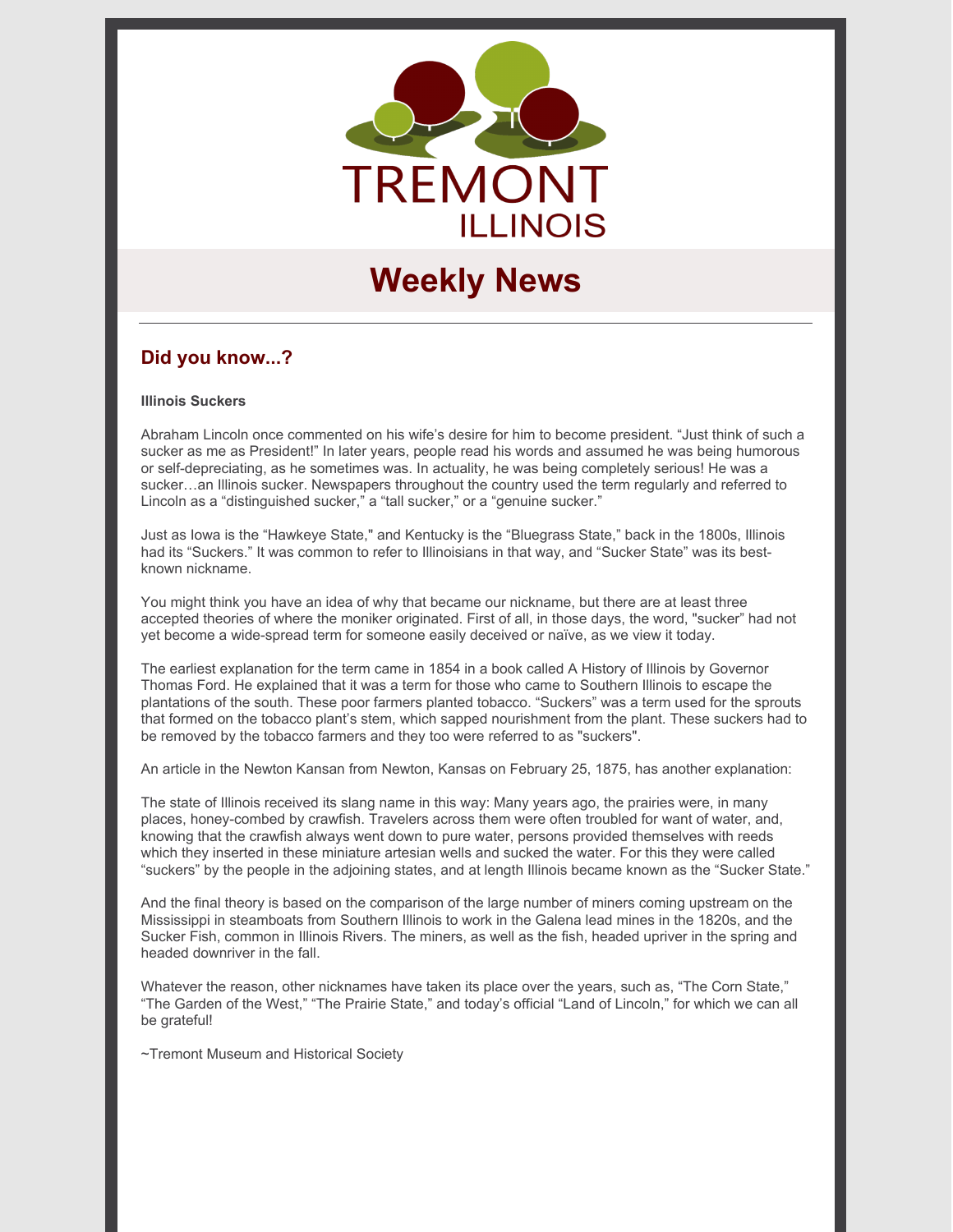

*Sheet music, date not known – likely early-to-mid 1800s*

# **Tremont Townwide Spring Garage Sales**

The Town-wide spring garage sales will be Friday and Saturday, April 29th and 30th.

If you would like to participate:

Please sign up at Village Hall or email your information t[otremontgaragesales@gmail.com](mailto:tremontgaragesales@gmail.com) to have your sale put on the map and pay \$2 fee that will be put towards advertising. You must sign up by April 22nd to be printed on the map.

If you have further questions, you can contact Linda Drake at: **Email:** tremontgaragesales@gmail.com **Phone:** (309) 202-080

# **Tremont District Library**

**Evening Story Hour** Monday, March 28th: 6:00-6:45pm

Story Hour is an early literacy group perfect for preschool aged patrons. Under the direction of Miss Maddie, kids read stories, sing songs and rhymes, do activities, and practice their developing socialization skills!

These sessions are just like our Story Hour sessions on Thursdays, but in the evening! Themes will be different than our Thursday sessions, so no matter if you attend daytime Story Hour regularly or not, there will be something new for you to enjoy. No registration required, wiggles are welcome

#### **Hogwarts' Half-Bloods (YA Book Club)**

Ages 12-19 are invited to join us to discuss a monthly book (or two) pick and enjoy a drink from Eli's. Copies of each month's book are available at the library for anyone interested! If you'd like to keep up to date with Hogwarts' Half-Bloods, email Lizzi at [lizzi@tremontlibrary.com](mailto:lizzi@tremontlibrary.com) to be added to our Remind group.

Upcoming reads:

- April 19th "Happily Ever After", "The Heir", & "The Crown" by Kiera Cass
- May 17th "The Maze Runner" & "The Scorch Trials" by James Dashner

### **Make-it Monday**

3:30 - 4:30 PM

Miss Nicole loves to learn about the world around her and create cool things, and that's what Make-It Monday is all about! Join her once a month to make a cool S.T.E.A.M. related project! Upcoming topics:

- April: Thermochromic Slime
- May: Levers, Pulleys, Catapults Oh My!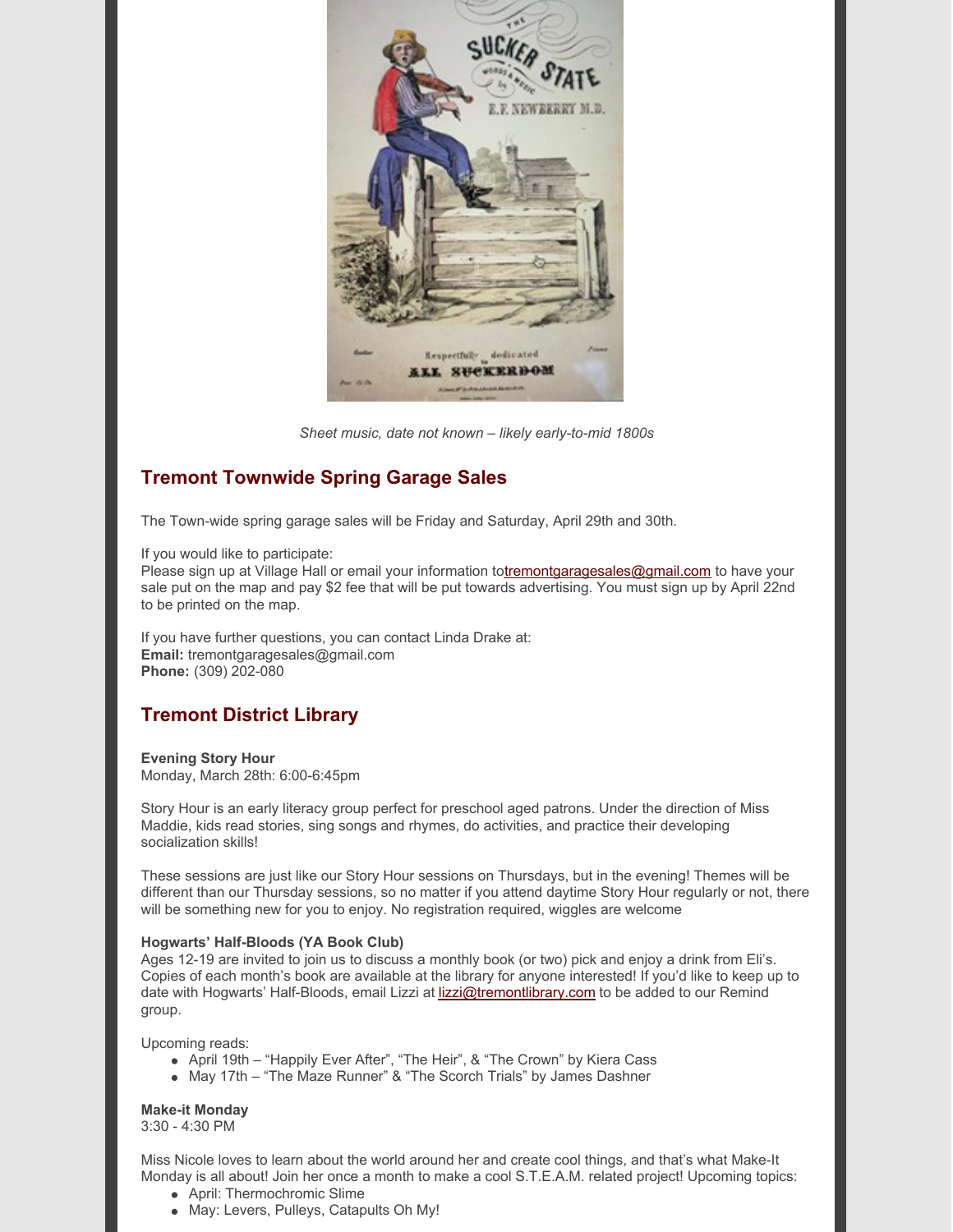**Baby and Me** Wednesdays, 10:30 AM

New and experienced parents are invited to join Miss Nicole on Wednesday mornings for a parent/baby support group. Meet other parents in the area, make friends, enjoy new toys, lots of books, and a must: free coffee.

The focus of this group is parents and young children ages 0-3, but other siblings are always welcome! No registration required, drop in whenever works best for you.

#### **Story Hour**

Thursdays: March 31st

This spring we'll be hosting Story Hour in the meeting room on the second and fourth Thursdays of each month. No registration is required, so join us whichever days you'd like!

Any questions? Call 925-5432, or email Miss Lizzi at [tremontlibrary.childrens@gmail.com](mailto:tremontlibrary.childrens@gmail.com)

#### **Birdhouses**

We have so many beautiful birdhouses decorating the library! Pick up your birdhouses April 1st

## **Summer Recreation Baseball & Softball Registration**

Little Turks T-Ball (age 4-6 / Co-ed): \$50.00 Resident–**NOT OPEN YET** 6U Modified Coach Pitch (Co-ed): \$50.00 Resident Boys 8 & under / Girls 8 & under: \$75.00 Resident Boys 10 & under / Girls 10 & under: \$85.00 Resident Boys 12 & under / Girls 12 & under: \$85.00 Resident

#### *Please note: additional \$25.00 fee charged for non-residents Registration ends 4/15/2022 due to shirt order processing*

\* Register online at [www.tremontpark.org](http://www.tremontpark.org) (please note there is a 3% processing fee)

\* Stop in during staffed hours to complete a form and make payment.

\* Watch website and Facebook for T-ball registrations

# **Community Shred Day**

Tremont First National Bank will be hosting a community shred day at their Tremont office on Saturday, May 7 from 9AM - noon.

For more information, click [here.](https://www.tremontil.com/Tremont-news/2022/Shred_Day.pdf)

### **Monday**

SB @ Mackinaw - 4:15PM

BB home vs Olympia - 4:30PM

# **Tuesday**

HS Track @ Peoria Heights - 4:15PM

SB home vs Washington (V and JV) - 4:15PM

JV BB home vs Morton - 4:30PM

### **Wednesday**

BB at Peoria Notre Dame - 4:15PM

SB at Olympia - 4:30PM

# **Thursday**